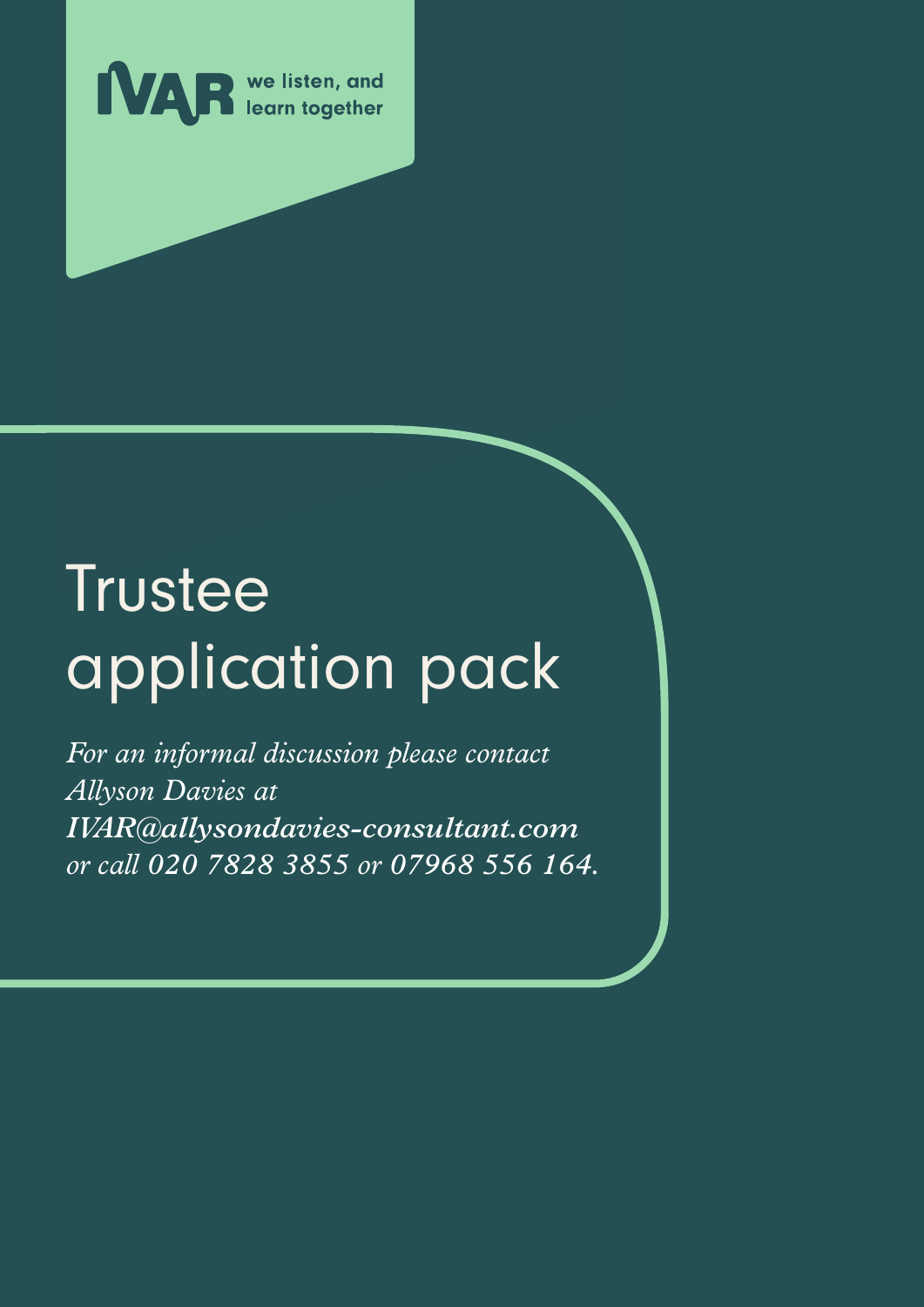## **Contents**

*We value, welcome and respect all the differences that make us who we are, including: age, cultural background, disability and mental health, ethnicity and race, gender, gender identity and expression, sexual orientation, and social background.*

> For an informal discussion please contact Allyson Davies at *IVAR@allysondavies-consultant.com* or call 020 7828 3855 or 07968 556 164.

The photos we use throughout this document show the social change work of the people, charities and communities P. Coleman - Eden Project Communities were alleged and the collaborate with.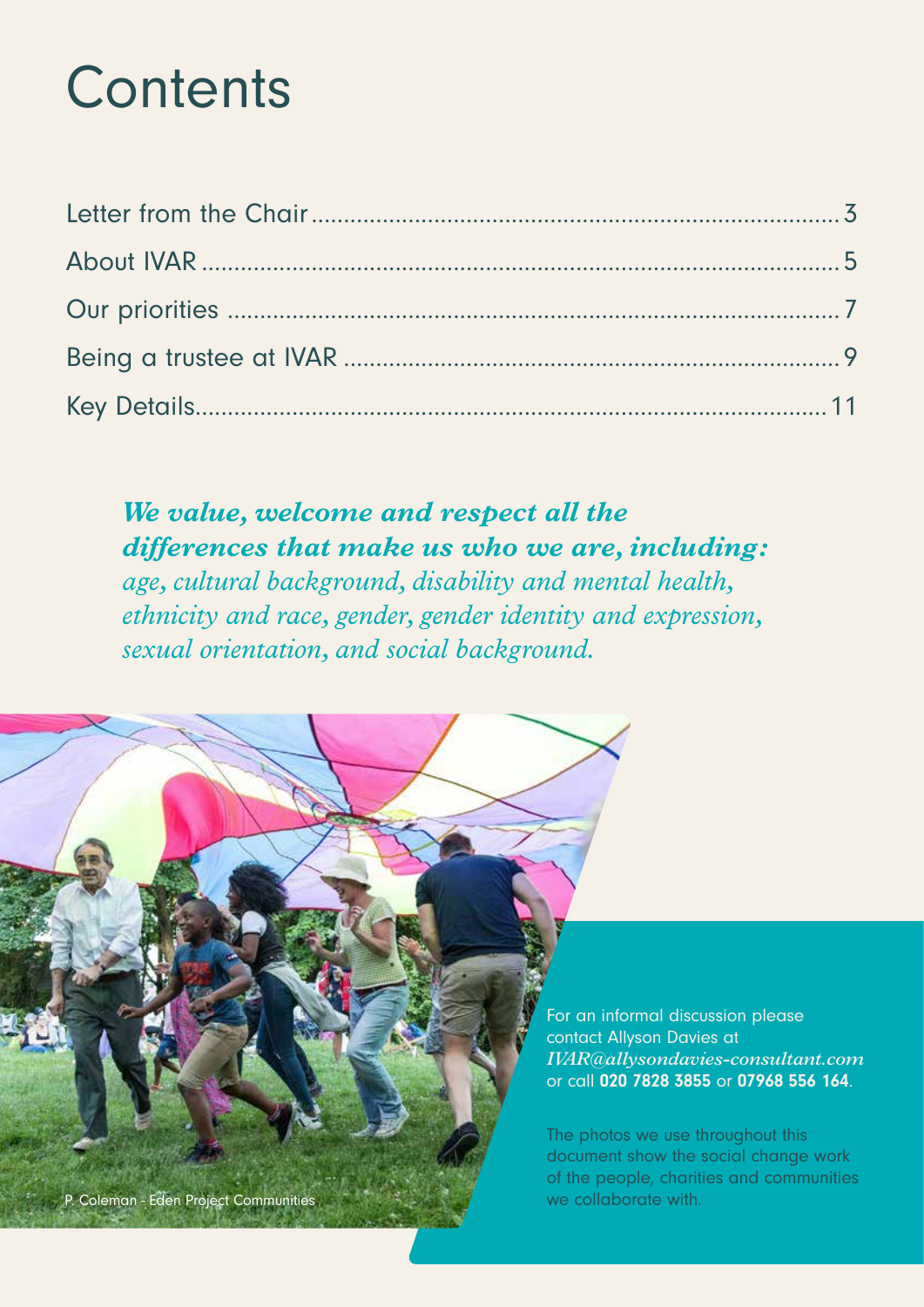### Letter from our Chair

Thank you for your interest in our work and in becoming a trustee, helping us to strengthen the UK voluntary sector through research, education and training.

Since 2000, IVAR<sup>1</sup> has been working with charities, foundations and public agencies to strengthen communities across the UK through action research. We seek to understand and champion people and organisations committed to fairness, equity and justice.

We are looking for up to three new trustees to join IVAR's small board. Having a board that reflects the diversity of the communities that we serve is really important to us – so we would like to encourage people from a range of backgrounds and experiences to apply.

In addition to a passion for our work, curiosity and empathy, we are hoping to find: experienced leaders from the voluntary sector or trusts/foundations, with strong networks; people with deep roots in voluntary sector research; and people with experience of a campaigning approach to communications.

If you feel you offer some of these qualities and have some of these direct experiences, then we would love to hear from you. We are running a flexible process – take a look at the pack to find out more about IVAR and, if you are interested, simply send your CV and a covering letter (max two sides A4) explaining why you are applying, how you meet the person specification, and what in particular you would bring to IVAR. Please don't let lack of trustee experience put you off applying – if you feel an affinity to our work, we want to hear from you.

Allyson Davies, a coach, and selection and diversity specialist, is working to support us and she would be delighted to have an early conversation with you about your interest, so please do give her a call on 020 7828 3855 or 07968 55 6164. Thank you again, we really appreciate your interest in our work, and we hope to hear from you.

 $S.HU$ 



*Sam Brier* Chair of the Institute for Voluntary Action Research

<sup>1</sup> Institute for Voluntary Action Research

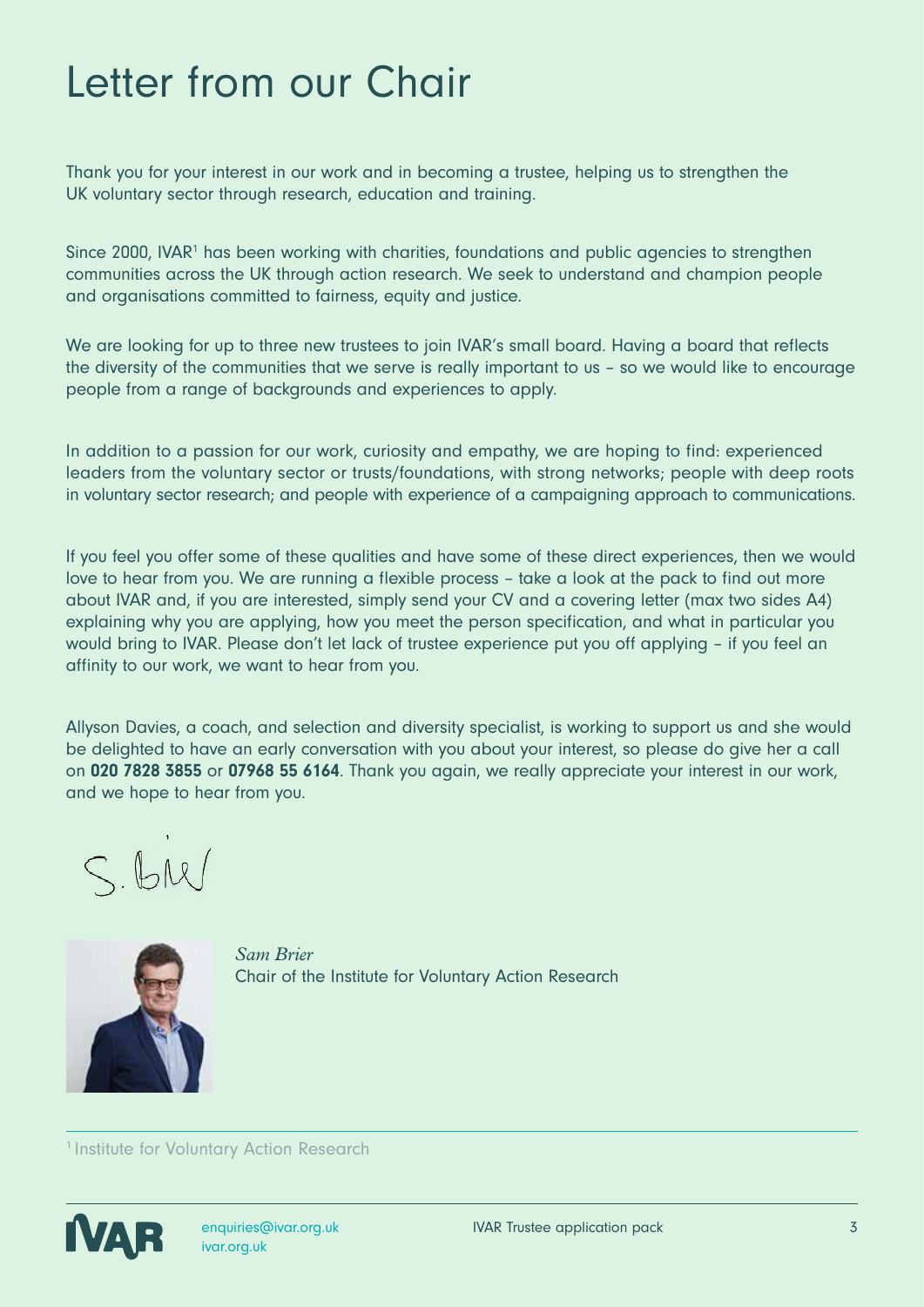We work with charities, foundations and public agencies to strengthen communities across the UK through action research.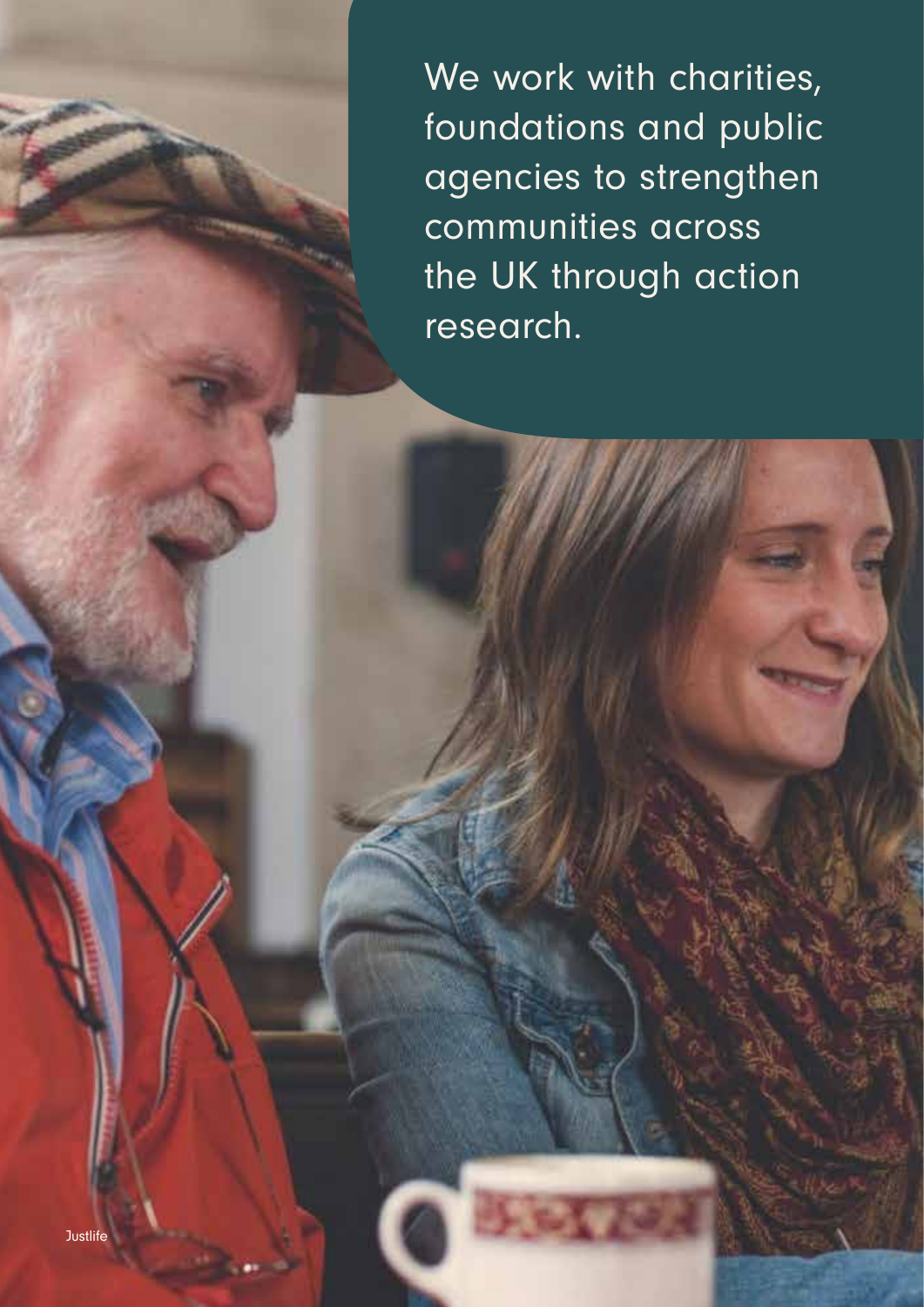

### About IVAR

Our mission is to strengthen the UK voluntary sector through research education and training.

#### Our values



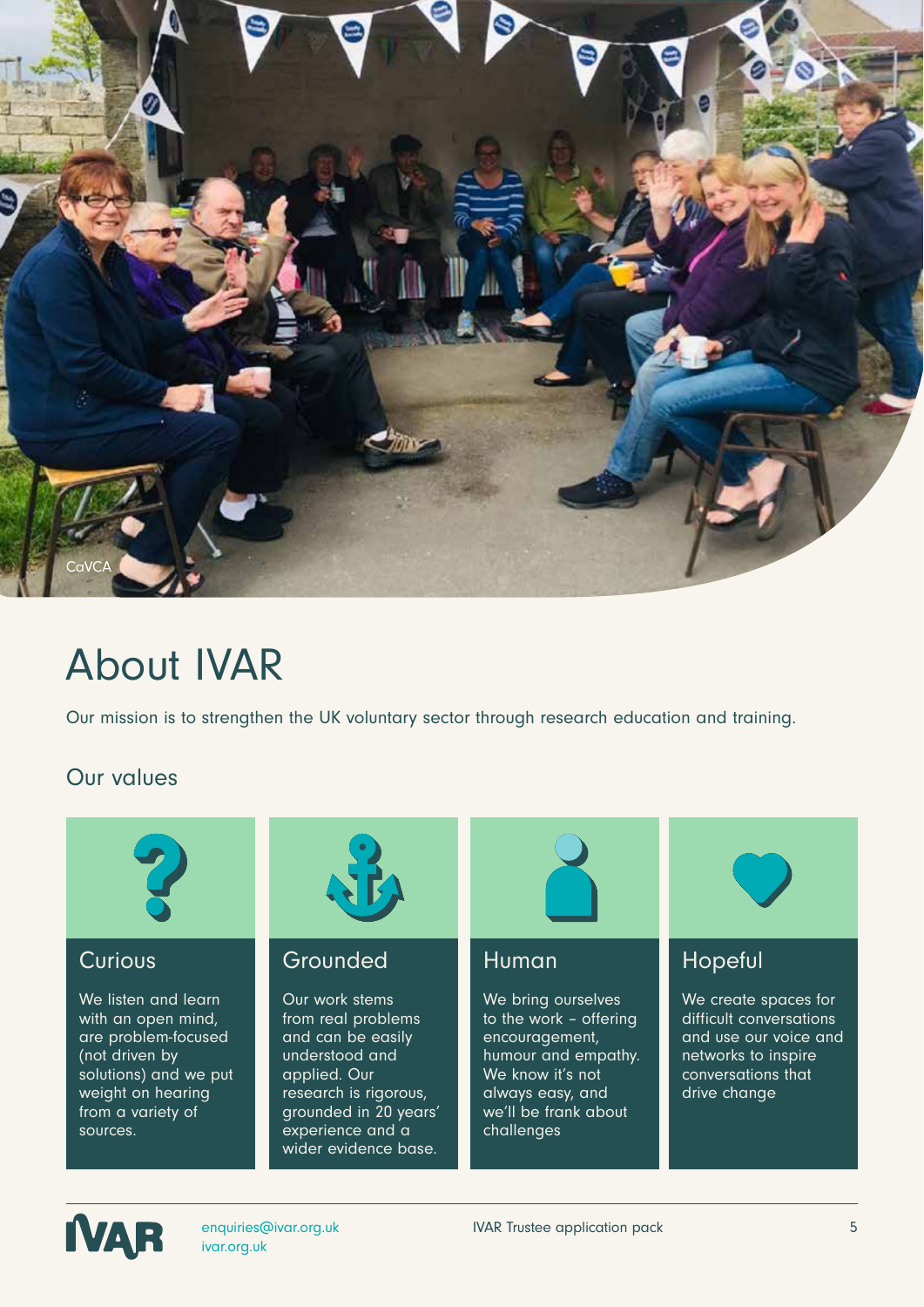#### What we do

We work with charities, foundations and public agencies to strengthen communities across the UK through action research. The role we play varies according to the project, partner and need – evaluator, learning partner, critical friend, researcher, facilitator – but we are always guided by our action research principles:

- Problem-solving: Our work starts with a practical problem, challenge or opportunity. We work with people to help down what really needs to be addressed.
- Collaborative: We are not the experts we believe that those with direct experience of an issue are key to resolving challenges and opening up opportunities. We work with them to help draw out useful solutions.
- Practical: We work hard to generate practical learning. We ask questions, and encourage reflection and debate to help produce outcomes that are meaningful and long-lasting.
- Useful for all: No project is standalone our work provides learning and evidence to help strengthen the voluntary sector.

#### What does this look like in practice?

- Pears foundation #iwill Fund Learning Partner: We brought together a community of youth volunteer coordinators in health and hospital settings, and supported them to learn from their work in real time.
- Start somewhere: We worked in partnership with Centre for Acceleration of Social Technology to research what it takes to make tech work in small charities.
- Connecting for change: A three-year evaluation to learn about Help on Your Doorstep's Connecting for Change model, which supports people with all their needs; not just when they're in crisis.
- Open and trusting grant-making: We set up and support a network of over 100 funders who are committed to managing grants and relationships in a way that reflects their confidence in and respect for the organisations they fund.

For a more detailed understanding of the kind of work that we do, visit **ivar.org.uk**



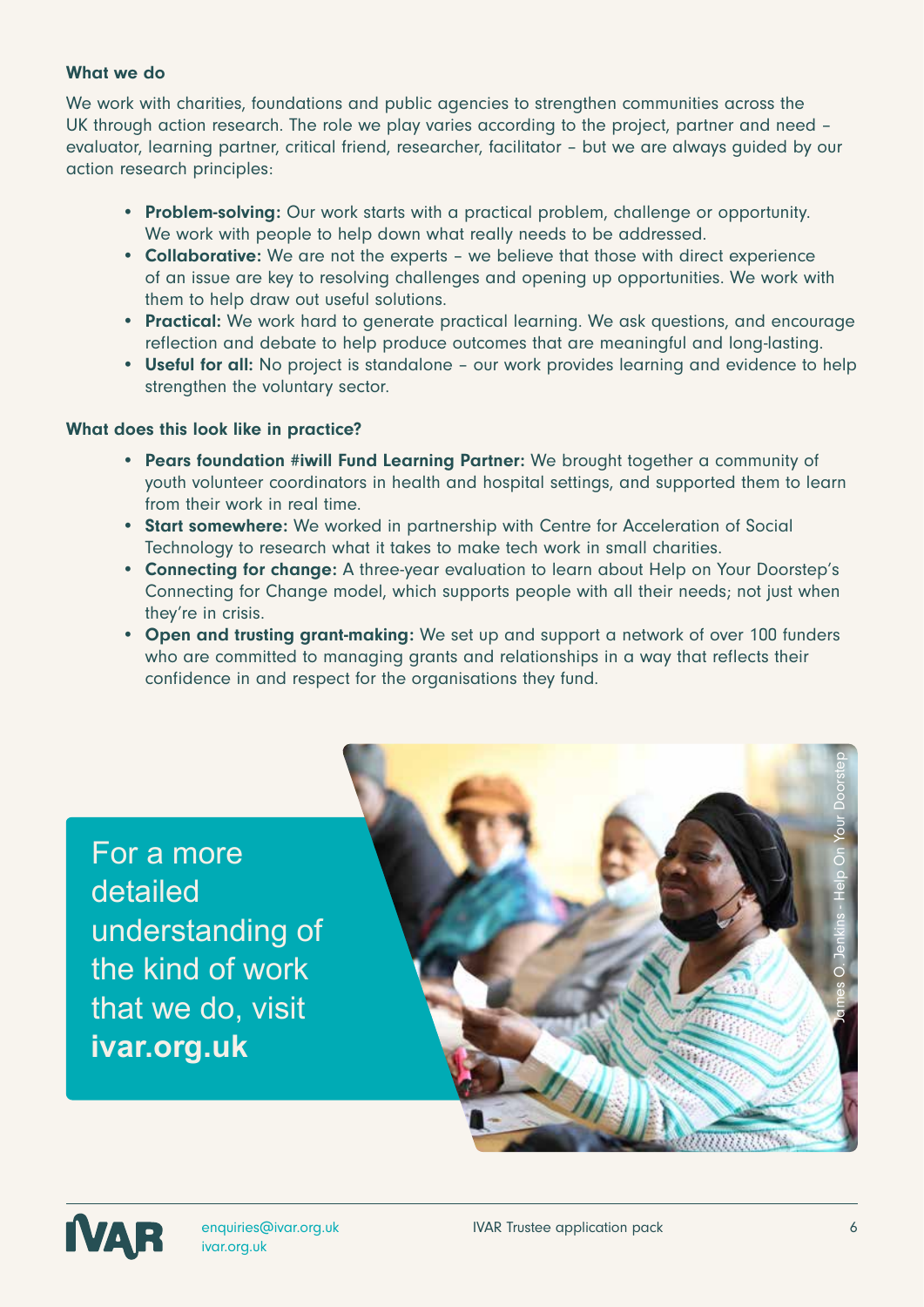

### Our priorities

Our focus over 2020-2025 is to evolve and adapt to maximise our relevance and usefulness. To do this we need to maintain a relentless focus on 'being the best IVAR that we can be'. We have identified four goals to help us achieve this:

- 1. Stay healthy and fit for purpose. We aim to maintain the wellbeing of the organisation by ensuring that our people have the support, resources and systems they need to deliver high quality research and communications.
- 2. Work towards greater equity, diversity and inclusion. We are a white-led organisation that takes equity, diversity and inclusion (EDI) extremely seriously. We have made three specific commitments:
	- a. Over the last two years we have appointed staff, associates and trustees from black and minoritised communities; and continue to focus on recruiting people who reflect the communities we work with and support across the UK.
	- b. We have begun to embed EDI into our research selection and design processes. Current work includes research on racial justice grant-making with Funders for Racial Equality Alliance; and an exploration of community-led social justice with organisations led by people from black and minoritised communities.

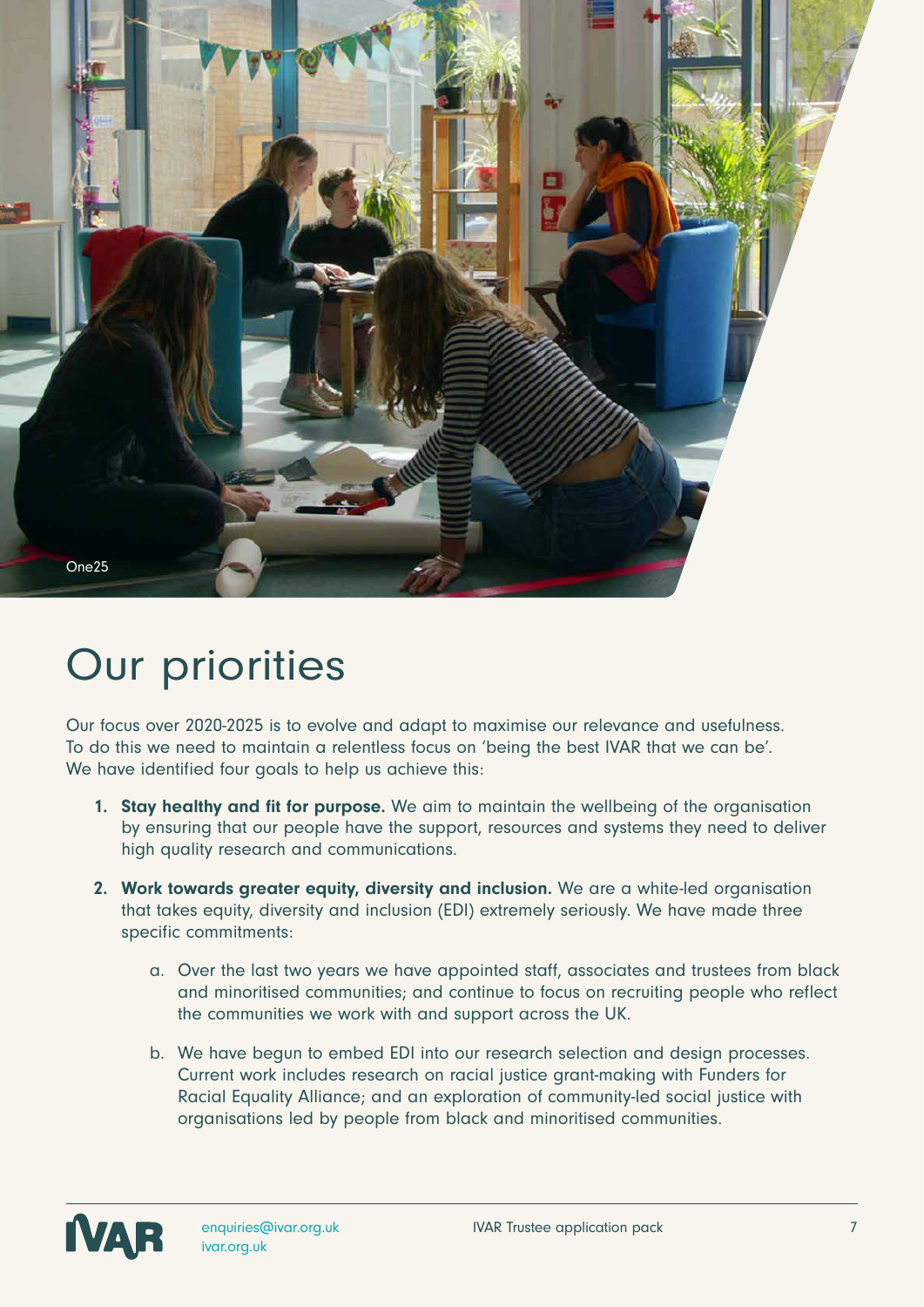c. We are extending our network of partners to create opportunities for more diverse groups to participate in IVAR projects, as well as find and use IVAR resources.

You can read more about our approach to EDI here.

- 3. Increase the use of our work by our core audiences charities, foundations and public agencies. This is about sharing learning from our work in a way that is useful and usable. We take an experimental approach - trying new things and continuously learning and developing.
- 4. Lead a movement of change in UK grant-making. In February 2021, we called for funders to sign up to eight commitments for open and trusting grant-making – things like don't waste time, accept risk and enable flexibility. Over 100 funders have joined our community, who we support through ongoing research and facilitated peer learning. Our ambition is for funders to manage grants and relationships in a way that reflects their confidence in and respect for the organisations they fund; and we're currently developing a way for charities to hold funders to account for this.

#### Our people

Our research approach is made possible by our flexible team of twelve core staff, eight trustees and a network of 15 highly experienced associates and advisors, all of whom have worked in and around the voluntary sector as volunteers, paid staff, leaders, trustees, teachers and researchers. Our team understands and cares about the distinctiveness and independence of voluntary sector organisations.

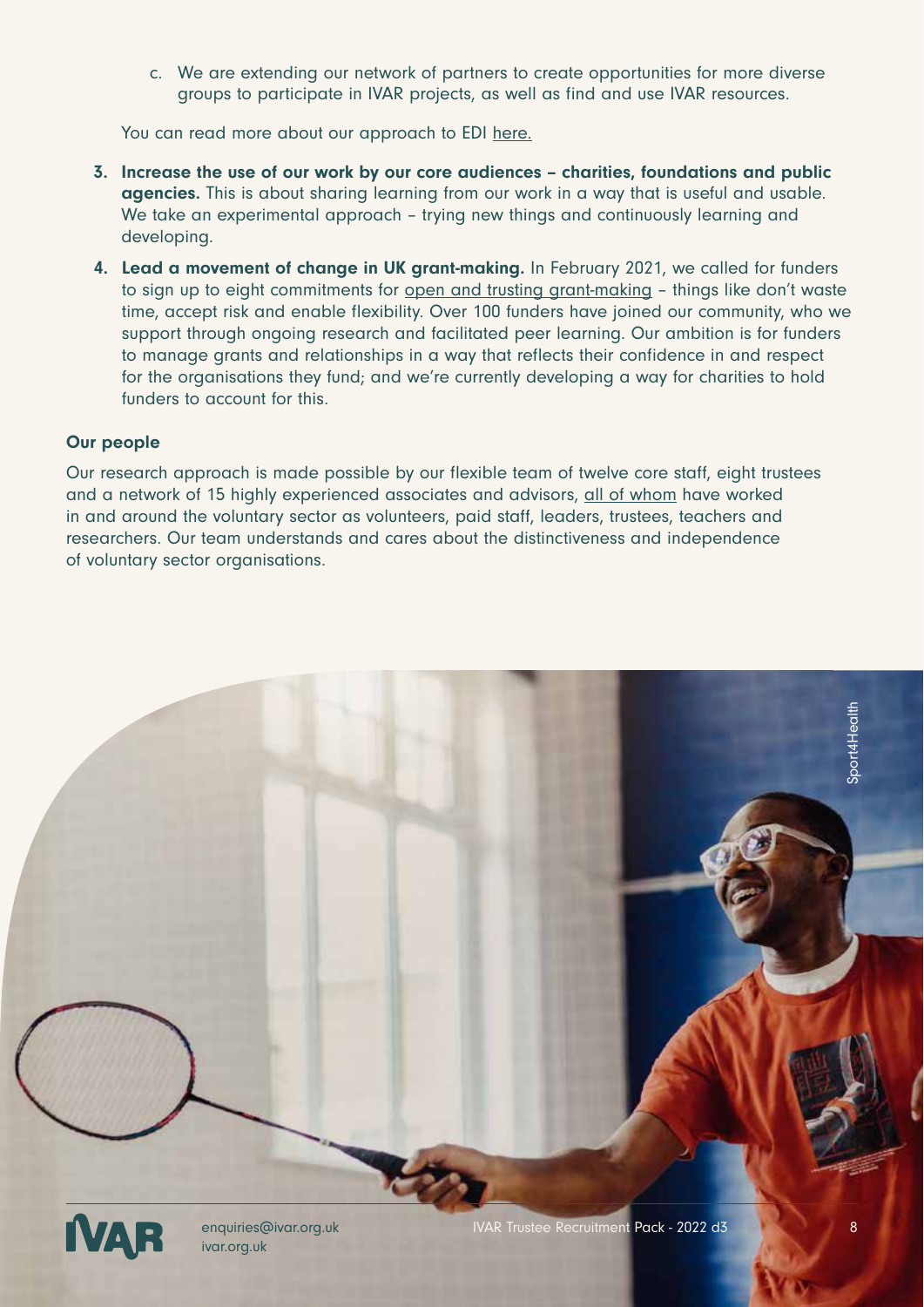### Being a trustee at IVAR

We are encouraging a wide range of people to come forward: your background, life and work experiences, approach and values are just as important to us as your knowledge or experience of the UK voluntary sector. What follows should give you an idea of the kinds of responsibilities you can expect to carry, alongside your fellow trustees and with the support of the staff team.

#### Main purpose of the role

As a member of the Board of Trustees you will be responsible for setting IVAR's strategic goals, priorities and direction. You will use your knowledge, skills and experience to ensure IVAR stays true to its charitable objects; represents the interests of all its stakeholders; and to act as an advocate for the organisation.

With the support of the staff team and professional advisers, trustees at IVAR are expected to:

- Set and maintain the strategy and values.
- Ensure IVAR complies at all times with its governing document, charity law, company law and any other relevant legislation or regulations.
- Maintain proper financial control and ensure IVAR applies its resources exclusively in pursuit of its charitable objects, as defined in the governing documents.
- Support the operational management of the charity.

You may wish to review the statutory duties of a trustee. In addition to these, each trustee should use any specific skills, knowledge or experience they have to help the Board reach sound decisions. This may involve scrutinising board papers, leading discussions, focusing on key issues, providing advice and guidance on new initiatives or other issues in which you have particular expertise. Trustees are also actively encouraged to become involved in specific projects outside of board meetings, drawing on their own networks and experience to help support staff in their work.

#### Person Specification

The Board is looking to appoint up to three trustees and will be seeking a blend of skills, expertise and life experiences that complement its current make-up.

We hope that each of the new trustees will have:

- Affinity with IVAR's charitable objects and current priorities, including the role and contribution of research
- Emotional intelligence, by which we mean the ability to show empathy for different perspectives, experiences and contributions
- Exceptional listening skills
- An appetite to speak your mind, within a culture where this is supported and encouraged

While we welcome applications from all, based on a recent audit of our current Board we are particularly hoping to find people with:

- Experience in a leadership role of a charity, social enterprise or trust/foundation
- Strong networks in the voluntary sector
- Deep roots in voluntary sector research
- Expertise in campaigning to inform how we communicate about our work

#### If you feel that we are describing you in any of the above, then we'd love to hear from you.

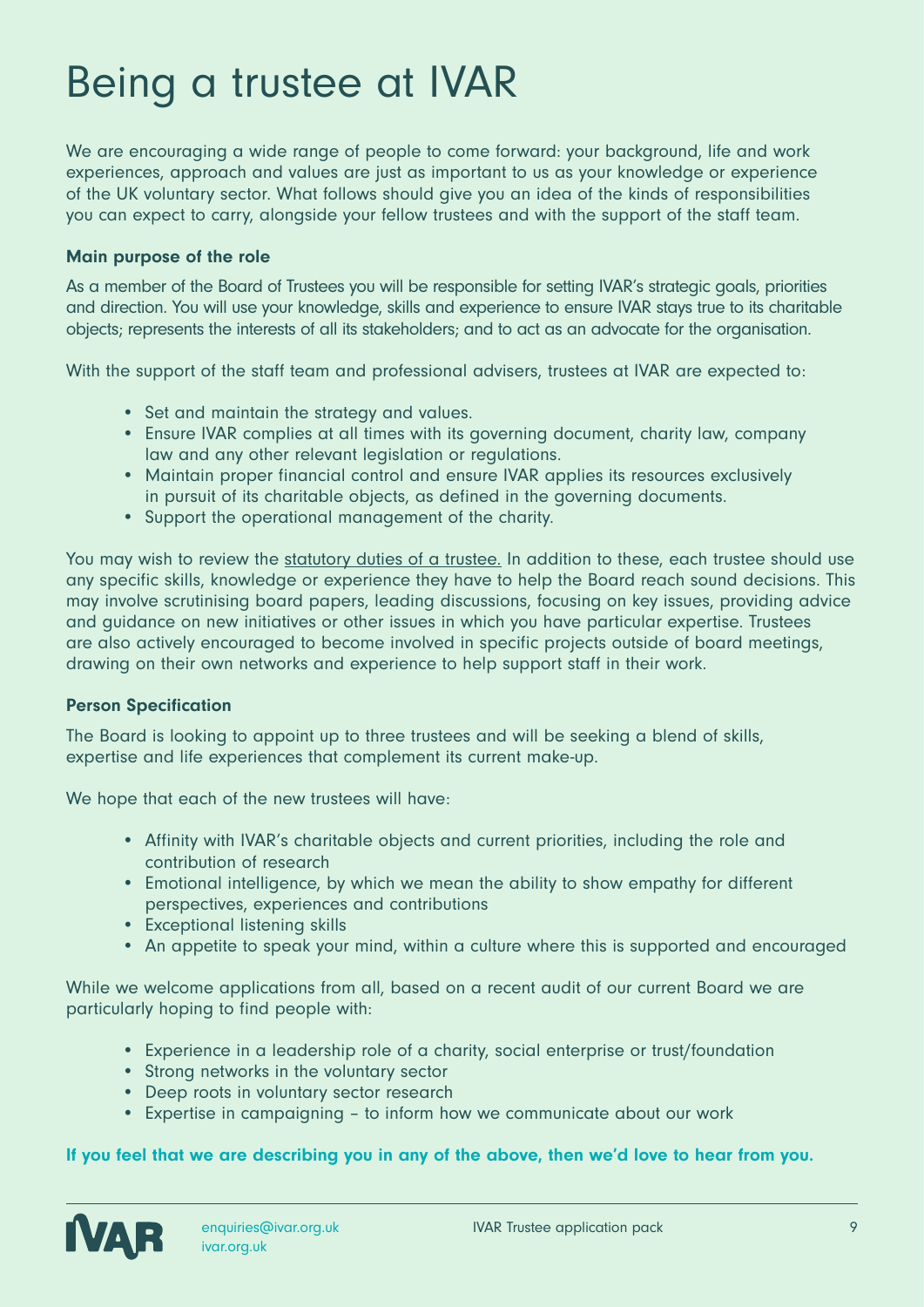Damien Rosser - Eden Project Communities

7

۵